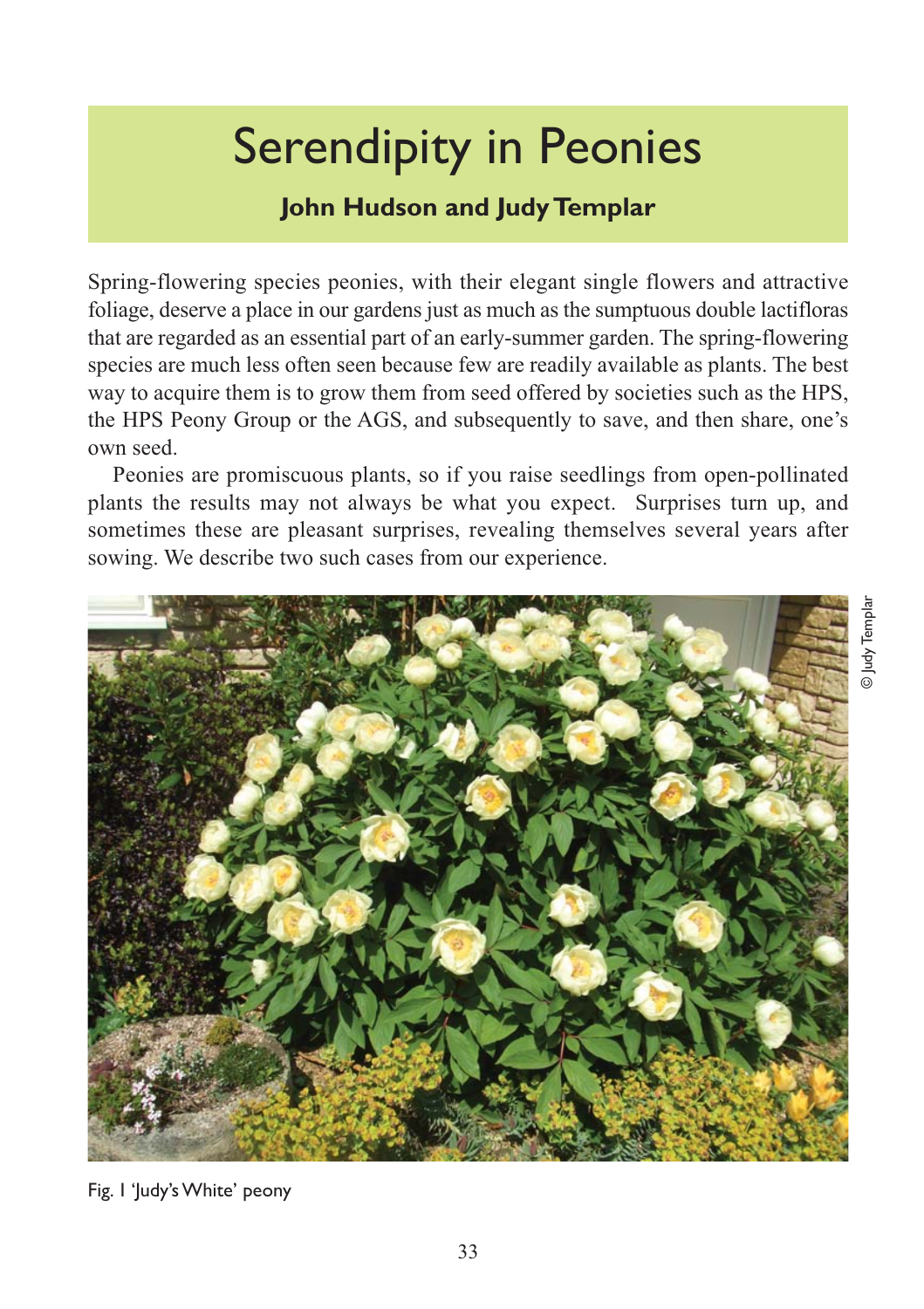© Judy Templar © ludy Templar





Figs 2 & 3 'Judy's White' peony

### **'Judy's White' peony**

My plant was grown from seed obtained through a Society seed list as *Paeonia cambessedesii*. The seed was sown in January 1990, and by September 1991 roots had started to emerge. The following January leaves appeared and looked somewhat like *P. cambessedesii.*

By May 1995 the plant was in a 15cm pot and flowered for the first time. Its two cup-shaped flowers, 4–5cm across, were unexpectedly white, and lacked the attractive wavy margins. The foliage was also unlike *P. cambessedesii.* Nevertheless it was planted in my Yorkshire garden where it continued to bear small white flowers until it was potted up in preparation for a house move in 1999. Three years later a home was found for it in a south-facing position in the heavy clay soil of my present garden in King's Cliffe, Northamptonshire.

On release from the confines of

the pot it grew vigorously, increasing in leaf and flower size. In 2004 it had 30 flowers and buds. Four years later it had grown to about 150cm across and had 70 flowers (fig. 1). It continued to grow, to bear greater numbers of flowers and to set abundant seed until 2013, when it seemed to be in decline. Perhaps it would benefit from division but I don't relish the task of heaving the huge plant out of the clay.

Within the Peony Group of the HPS this plant has become known, informally, as "Judy's White Peony", although it is creamy rather than pure white. To describe this peony briefly, the leaf resembles the drawing Martin Page gives of *P. mlokosewitschii* in *The Gardener's Guide to Growing Peonies*, but the leaflets are narrower, longer, and have a more acute tip. Both flower stems and petioles are red. The creamy white flowers (fig. 2) measure 10–12cm across and open in mid-April to reveal a boss of yellow anthers surrounding 2–5 densely hairy (tomentose) carpels with red stigmas.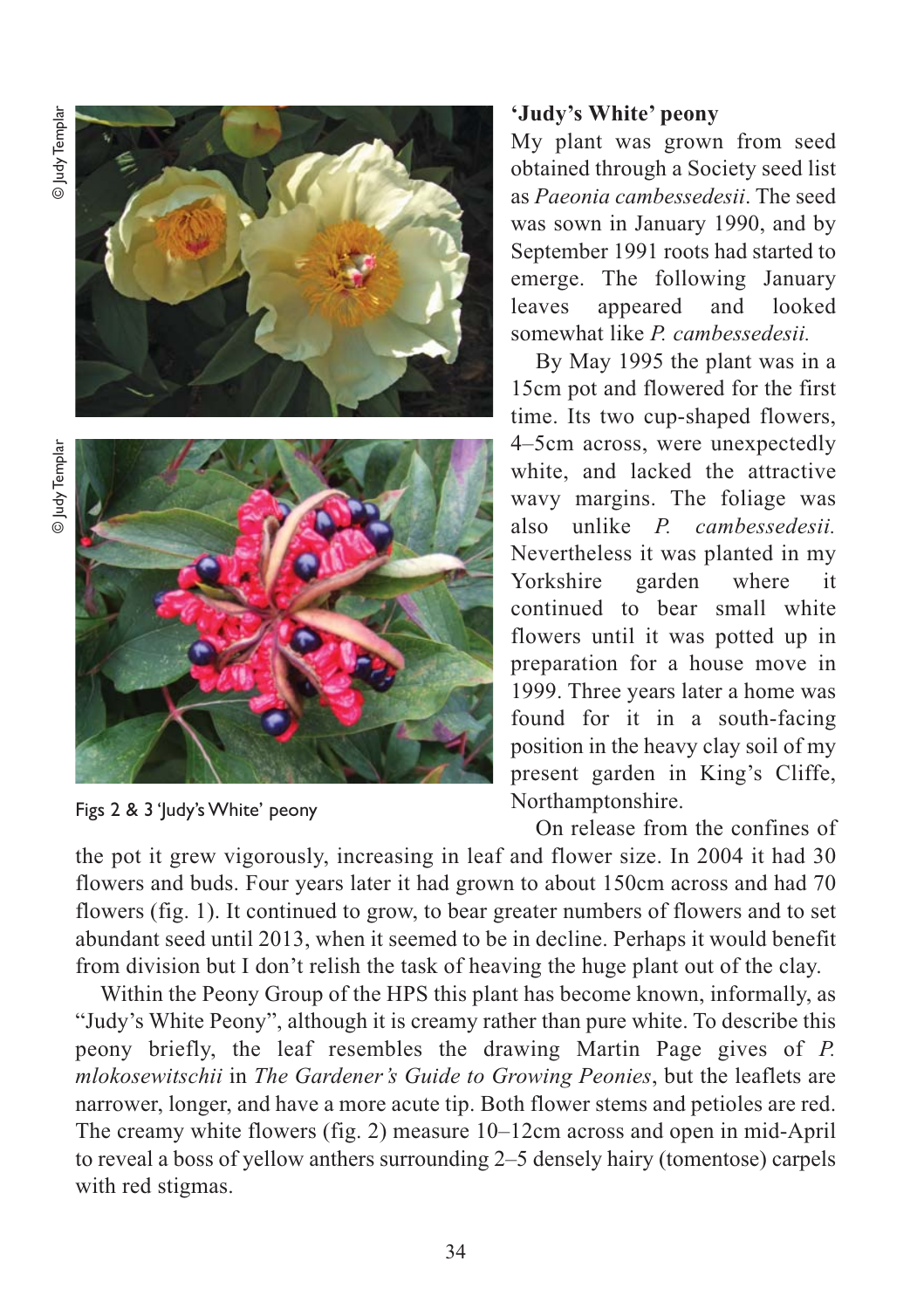In seed the plant is no less spectacular, with glowing red, infertile ovules interspersed with shiny black, fertile seeds (fig. 3). Several self-sown seedlings have appeared over the years, some of which have now flowered.

#### **'Judy's Daughters'**

The progeny of 'Judy's White' are turning out to be a diverse lot – predictably, I suppose, considering that their mother is a hybrid and there are many peonies in this garden for her to play with.

One group of seeds which settled at the base of a young snake-bark maple have produced six seedlings with foliage ranging from quite a deep red to pale green and the flowers from pink to white. The carpels are mainly tomentose, but at least one is smooth and hairless (glabrous).

The most striking plant and one that brings to mind *P. cambessedesii*, the supposed seed parent of 'Judy's White', is a seedling I sent to Barbara Adam, who photographed it when it first flowered in 2013 (fig. 4).

A further seedling flowered in John Hudson's garden. It has rather



Fig. 4 'Judy's Daughters' in Barbara Adam's garden



Fig. 5 'Judy's Daughters' in John Hudson's garden

small white flowers and reminds me of 'Judy's White' when she first flowered, although some slight pink streaks can be seen on the petals (fig. 5).

Seeds of both 'Judy's White' and 'Judy's Daughters' have been distributed by the Peony Group. It will be interesting to see what the race of further daughters and granddaughters are like. **Judy Templar**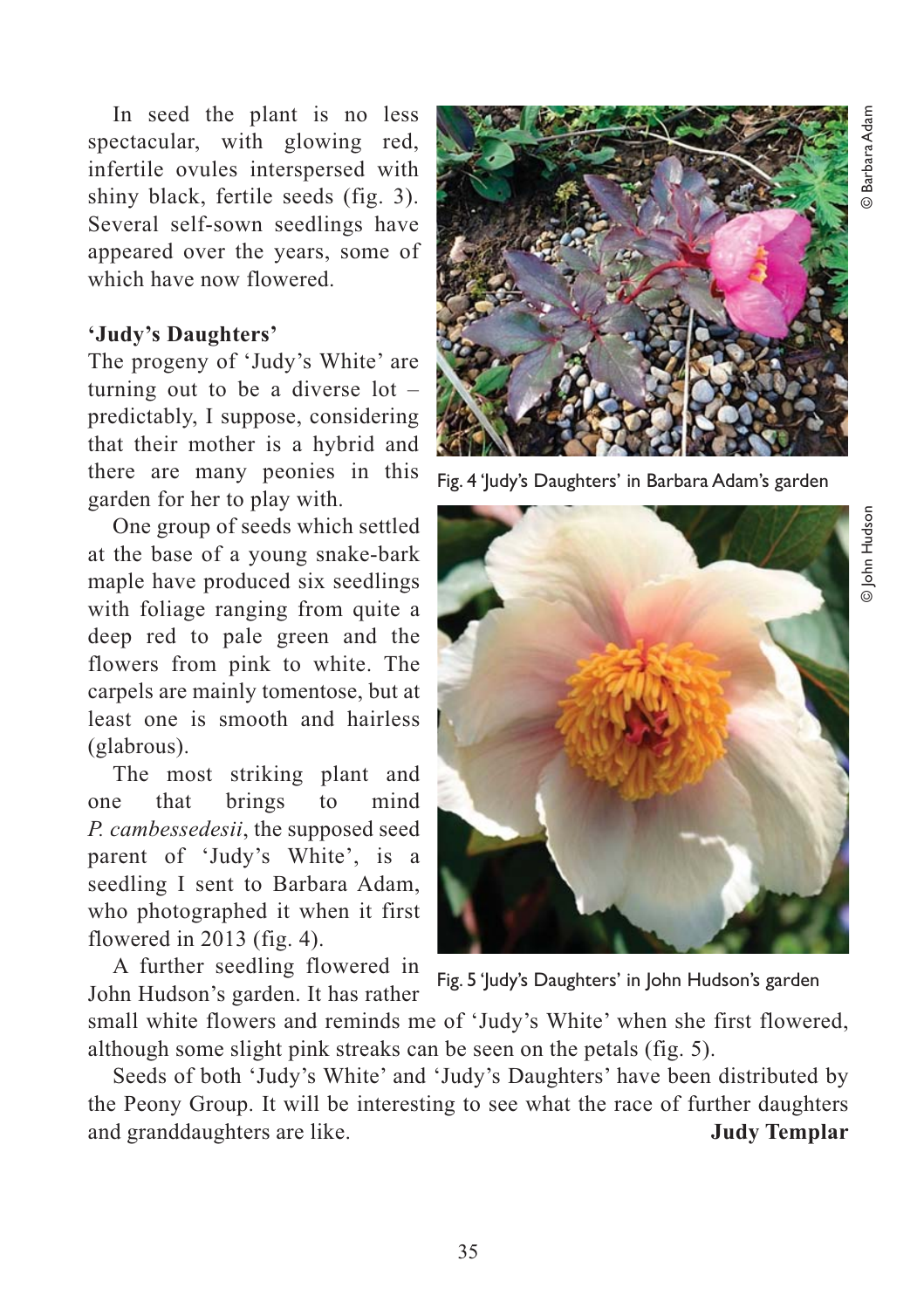#### **Two descendents of** *Paeonia mlokosewitschii*

Some 40 years ago, before we moved to our present house, my late wife and I bought a small plant of *Paeonia mlokosewitschii* from Hillier's nursery. In 1976 it moved with us to Deene Cottage, where it eventually produced its glorious yellow flowers, getting bigger and better for many years before going into a slow decline. Early on we also bought *Paeonia veitchii* from The Plantsman nursery in Dorset. There weren't many other peonies in the garden at that time.

I saved seed from *P. mlokosewitschii*, and obtained two viable seedlings. As they grew and flowered, by the mid-1980s they were obviously different from their seedparent both in foliage and in having pale pink flowers. One lacked stamens and was discarded, but the other grew strongly, perhaps with hybrid vigour, and soon it made a big plant in a shady position. In early May 2003 it was 80cm tall with a wide spread of 170cm and over 50 large flowers (fig. 6). The flowers open a very attractive soft apricot-pink, fading rather rapidly to nearly white (fig. 7). The filaments are cream, the anthers pale yellow, and there are three tomentose carpels. Flowering is extended by smaller side-flowers along the stem, unlike the seed-



Fig. 6 John's *P. mlokosewitschii* seedling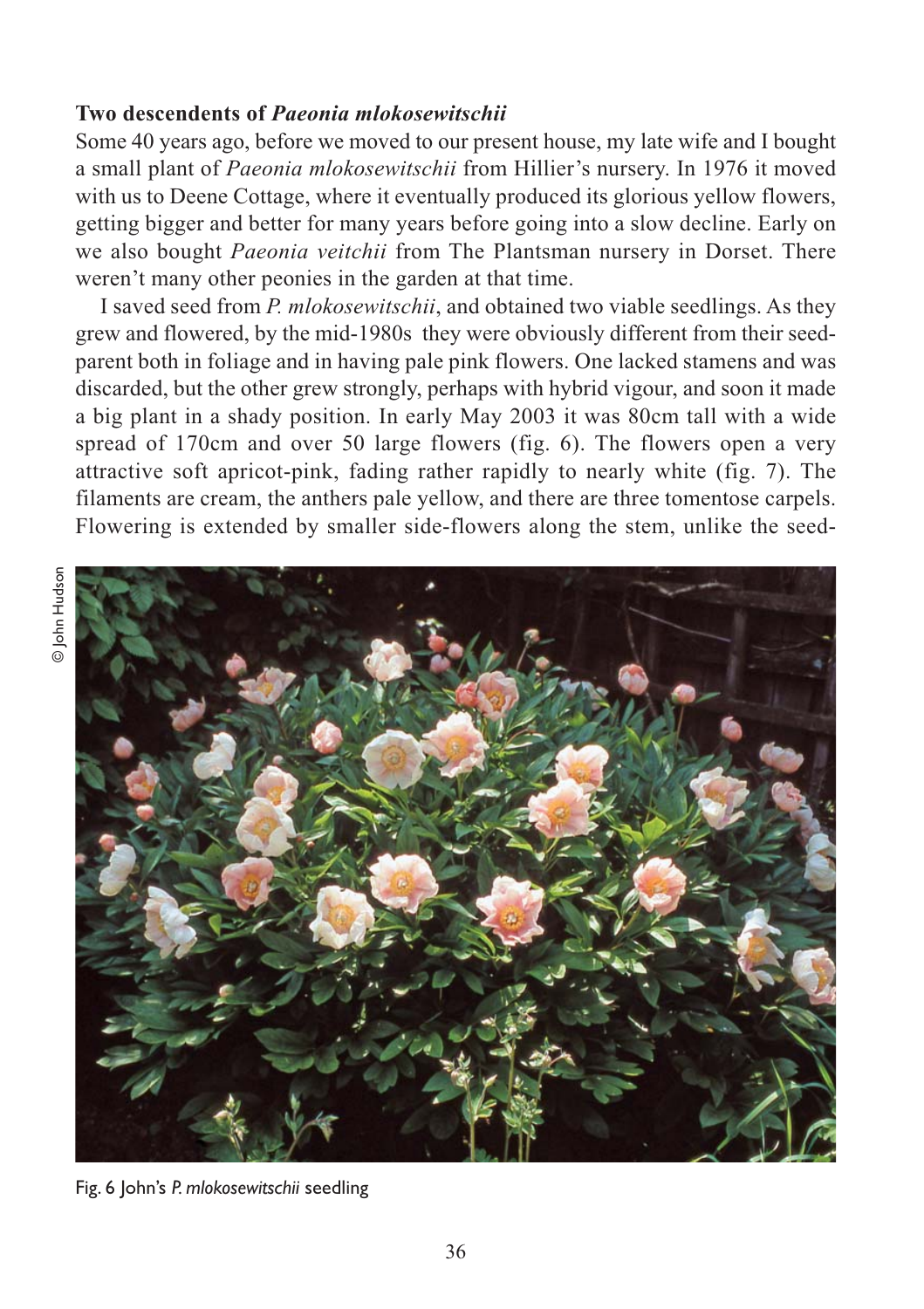© John Hudson D John Hudsor

parent. The foliage is much divided, more like *P. veitchii*, with up to 20 lanceolate leaflets with acute tips. Some terminal leaflets are trifid.

The plant thus appears to be intermediate between its seed parent, *P. mlokosewitschii*, and *P. veitchii*, resembling the former in its large open flowers and the latter in its foliage and in having several flowers per stem. This parentage cannot be proved, and doubt could be cast because in my garden at present the

two species do not flower concurrently*, P. veitchii* being the later.

A few years ago the original plant started to decline, perhaps because of its rather dank site, so I divided it. There are now three plants, two in my garden and one in Judy Templar's. All are growing strongly. Judy's had 14 flowers in 2013.

#### **The next generation**

The first plant just described set seed sparingly in its early



Fig. 7 John's *P. mlokosewitschii* seedling

days. I raised one succesful seedling (pollen-parent unknown) which flowered in the mid-1990s. It made a really nice plant, smaller and neater than its parent. In 2003 it was 70cm tall with a spread of 90cm, and it had 15 flowers, bowl-shaped, bright mid-pink, with a prominent ring of bright yellow anthers (fig. 8). There are three tomentose carpels. The stems are red. The lower leaves have at least 15 lanceolate leaflets, many bifid, trifid or even more divided in their terminal leaflets and in some lateral leaflets also. The upper surface of the leaves is dark green with deeply impressed veins.

This plant never set seed, and eventually started to decline. In 2012 I divided it and now have three plants, one of which has flowered.

Neither of these plants has even an informal name. They do not set seed well, if at all, but the divisions are flourishing and it should be possible to distribute them in small quantities. **John Hudson**